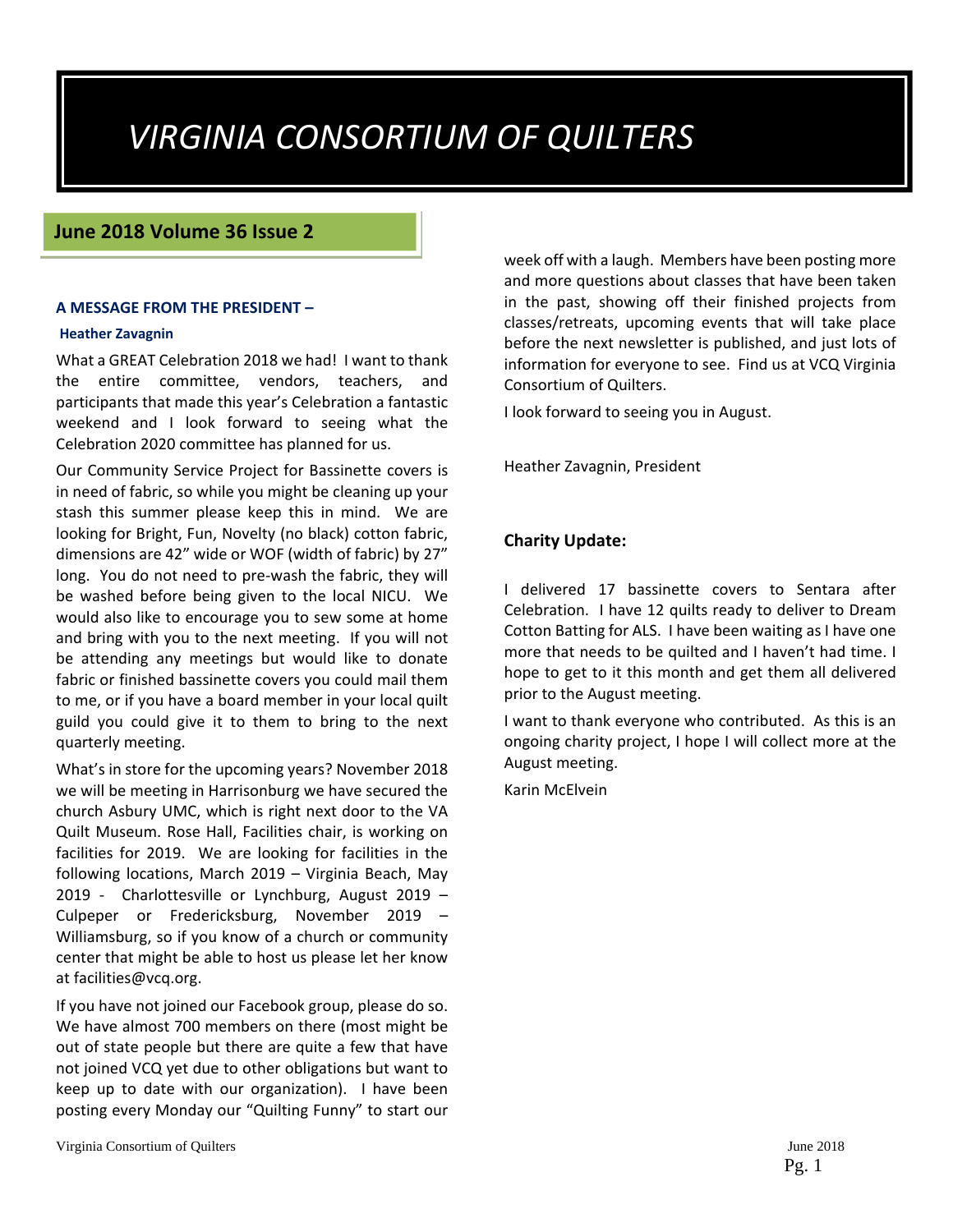## *MEET YOUR BOARD OF DIRECTORS*

#### **VCQ Board & Area Reps 2018**

|                         | <b>Position</b>            | <b>Name</b>         | Phone        | E-mail                           |
|-------------------------|----------------------------|---------------------|--------------|----------------------------------|
| $\mathbf{1}$            | President                  | Heather Zavagnin    | 770-845-5190 | president@vcq.org                |
| $\overline{\mathbf{2}}$ | <b>VP</b>                  | <b>Betsy Powell</b> | 757-622-0993 | vicepresident@vcq.org            |
| 3                       | Secretary                  | Susan Fulton        | 804-633-5926 | secretary@vcq.org                |
| 4                       | <b>Treasurer</b>           | Karen Brewster      | 703-732-6283 | treasurer@vcq.org                |
| 5                       | Membership                 | Karin McElvein      | 757-572-1569 | membership@vcq.org               |
| 6                       | <b>Historian</b>           | Joan McGowan        | 703-323-6048 | historian@vcq.org                |
| 7                       | <b>Programs</b>            | Elizabeth Gibson    | 703-481-6879 | programs@vcq.org                 |
|                         |                            | Debi Harding        | 757-615-7758 | programs@vcq.org                 |
| 8                       | <b>Facilities</b>          | Rose Hall           | 434-363-1011 | facilities@vcq.org               |
|                         |                            | Sue Burton          | 804-435-3229 | facilities@vcq.org               |
| 9                       | <b>Newsletter</b>          | Yvette Cienski      | 757-234-0232 | newsletter@vcq.org               |
| 10                      | <b>Web Mistress</b>        | Mary Grogan         | 202-262-0142 | maryg@infovisions.org            |
| 11                      | <b>Publicity</b>           | Ann Tinsman         | 540-894-5546 | publicity@vcq.org                |
| 12                      | <b>Celebration Chair</b>   | Gigi Dann           | 511-232-6521 | gigidann@comcast.net             |
| 13                      | <b>Community Service</b>   | Karen DuMont        | 804-233-7750 | kmdumont@comcast.net             |
|                         |                            | Karin McElvein      | 757-572-1569 | Karinlisa7@gmail.com             |
| 14                      | <b>Documentation</b>       | <b>VACANT</b>       |              |                                  |
|                         | <b>Area Reps</b>           |                     |              |                                  |
| $\mathbf{1}$            | <b>Northern VA</b>         | Kathy McCrea        | 703-425-1829 | kathy.mccrea@cox.net             |
| $\mathbf{2}$            | <b>Shenandoah Valley</b>   | Kathleen Ackerson   | 540-335-4700 | kackerso@shentel.net             |
| 3                       | <b>Southern Shenandoah</b> | Vacant              |              |                                  |
| 4                       | <b>Culpeper-Lynchburg</b>  | Deb Schupp          | 540-604-0988 | debschupp@GumboDesignStudios.com |
| 5                       | <b>Richmond</b>            | Karen DuMont        | 804-233-7750 | kmdumont@comcast.net             |
| 6                       | Fredericksburg             | Ann Tinsman         | 540-894-5546 | atinsman@hotmail.com             |
| 7                       | <b>Southwest</b>           | Vacant              |              |                                  |
| 8                       | Peninsula                  | <b>Bonnie Timm</b>  | 757-483-4909 | botqg@verizon.net                |
| 9                       | <b>Tidewater</b>           | Debi Harding        | 757-615-7758 | debi.harding@cox.net             |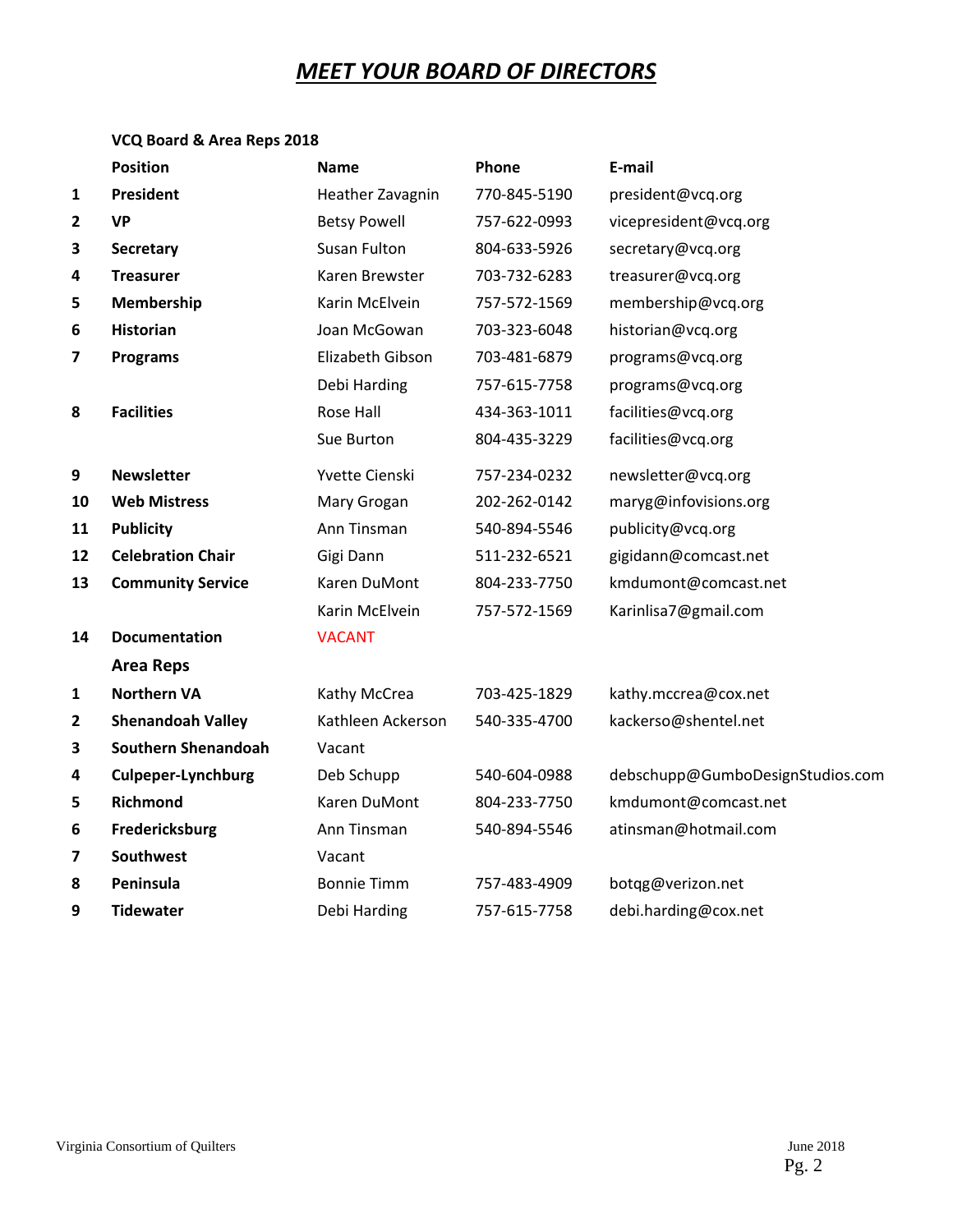## **VCQ General Meeting Minutes‐March, 2018**

#### Staunton, Virginia

President Heather Zavagnin opened the meeting at 12:39 p.m. with the call to order. She welcomed everyone to Staunton and greeted one new member. Betsy Powell presented her with a "goodie".

Minutes of the November meeting were published in the January newsletter. There were no corrections. Motion to approve minutes by Ann Tinsman and seconded by Karin McElvein. All members voted to approve minutes.

Heather announced that there were cards being circulated for Deb Schupp for the loss of her Mother‐in‐ law in January and for Pat Winters who recently lost her husband.

Treasurer's Report: Karen Brewster passed out the treasurer's report. We reviewed the 2017 budget and actual figures that we had. She passed out the Board's proposed budget for 2018. There was a very short number of questions and discussion. The motion to approve the budget was made by Kathy McCrea. Seconded by Marty Greene. Vote was unanimous approval for new budget.

Karen also discussed the need to find a CPA to Look over the past year's books for review. None were present at the meeting, so Karen said she would try to find a CPA friend that could review our books.

Membership: Karin McElvein reported for membership. We have 223 current members. Any members that haven't rejoined by this weekend will not receive the newsletter in the future and will be dropped from the membership list.

Karin also gave a brief thank you to all that have donated ALS quilts and NICU bassinet covers. She read thank you notes from both charities.

Facilities: Rose Hall from facilities announced the next two VCQ sites. Celebration 2018 in April at Smith Mountain Lake, and August in Gloucester at the Newington Baptist Church.

Programs: Elizabeth Gibson from Programs took many pictures to post on Facebook and encouraged all in attendance to also post their photos and comments. Thank you to Rachel Brown for the gifts she donated from her shop here in Staunton. Also thank you to the Quiltery, for their charm donation and discount coupons. They were both very generous to our group.

Elizabeth Gibson islooking for new ideasfor classideas!!! There is a new evaluation being passed out at this meeting and please ask members of your group to add

their thoughts for new ideas for programs and meeting sites.

Newsletter deadline for the August meeting is June 8.

Publicity: Heather and Mary will be going over our VCQ computer site and deleting old and out of date items. If anyone knows of anything that needs to be changed please contact one of them to add the new information.

Celebration 2018 report: Susan Beard let us know that everything is charging on strong for a great Celebration event. She says there are still openings, so they are keeping the registration open until all spots are full. If you have any friends that still want to come, then get them to let her or Phyllis Mondak know ASAP. She is still searching for orphan blocks for one of the activities at Celebration 2018. They are still needing 10" batting squares. They are still accepting blocks for the Block Lotto and will take them up at the Celebration registration also. Everyone is encouraged to submit a Challenge Quilt. See the Celebration packet for the requirements. Upon registration we will be accepting any new or gently used quilting items for the Silent Auction. And lastly, we will need more volunteers on the mountain to run some of our activities. See the sign‐up sheet up front to sign up for activities that interest you.

Community Service Projects: We still have fabric and directions for the bassinet covers for any interested sewers. Just take a kit and bring it back the next meeting. There are also kits for ALS quilts. We will continue with these projects until we run out of fabric. We may need a few long arm quilters to help with these quilt tops.

#### Old Business:

We still have vacant positions that need to be filled. Please consider helping support VCQ and getting involved with one of these positions. We need area reps for Southern Shenandoah area and Southwest Va., area. We need a documentation chair and a Publicity Chair.

We will gather back here at 3:45 for show and tell, and class show and tell, and a door prize drawing.

Meeting adjourned at 1:09 p.m.

Minutes submitted by Susan Fulton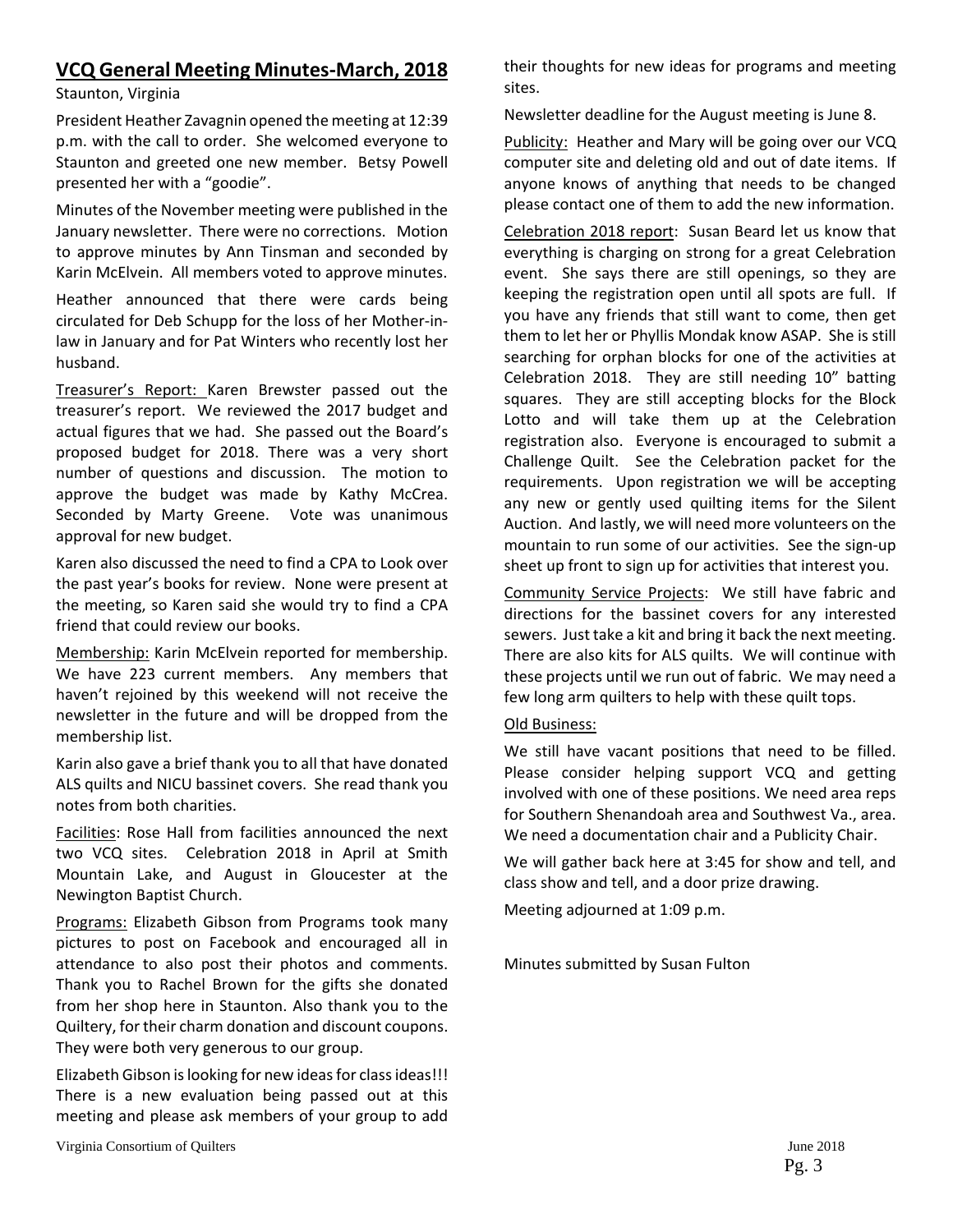## **Calendar of Events**

**June 21st ‐ September 3rd, 2018**  Row by Row Experience https://rowbyrowexperience.com/

#### **July 13th ‐ 14th, 2018**

Patchwork Quilters Jamboree Graham Middle School 1 Academic Circle Bluefield, VA 24605 https://www.virginia.org/listings/Events/Patchwor kQuiltersJamboree/

#### **August 17th – 18th, 2018.**

Tidewater Quilters' Guild, Inc. proudly presents the 2018 Quilt Show... "Every Quilt Tells A Story!" Cape Henry Collegiate, Alfred T. Taylor Field House

#### **September 6 – 8, 2018**

Quilts in the Country 2018 Coming in September The Rockbridge Pieceworkers Quilt Guild (RPQG) will put on its annual quilt show, Quilts in the Country 2018, held in conjunction with the Rockbridge Regional Fair. The quilt show will take place Thursday through Saturday, September 6 – 8, 2018.

The show will be on display at the Virginia Horse Center, Anderson Coliseum Mezzanine Exhibit Room. Virginia Horse Center 487 Maury River Rd, Lexington, VA http://www.rpqg.org/

#### **September 27, 28 & 29, 2018**

Original Sewing & Quilt Expo Fredericksburg Expo Center Fredericksburg Expo & Conference Ctr 2371 Carl D Silver Pkwy Fredericksburg, VA 22401 http://www.sewingexpo.com/

#### **October 1‐6, 2018** Central Virginia tour De Quilt

http://tourdequiltvirginia.com/

## **October 3rd ‐ October 6th, 2018**

2018 AQS QuiltWeek Virginia Beach Conference Center, 1000 19th St, Virginia Beach, VA 23451 http://www.quiltweek.com/locations/virginia‐ beach/

#### **SAVE THE DATES \* AQSG SEMINAR \* OCTOBER 3‐7, 2018** *Bethesda, Maryland*

This year's Seminar will be held at Bethesda Marriott, 5151 Pooks Hill Road, Bethesda, MD 20814. For those of you who are eagerly waiting you may book your room with the code https://aws.passkey.com/event/49587573/o wner/3322307/list/hotels or by calling (800) 228‐ 9290. If you are booking online please use the comments section to give the hotel any additional information, including bed arrangements. If you call, be sure to say you are with American Quilt Study Group and let them know if you are sharing a room. We will continue to update you with more information as we move into spring and the Seminar Brochure will be sent to all members in May.

#### **October 19th ‐ 28th, 2018**

Quilters' Quest Shop Hop Northern Virginia and Maryland http://www.quiltersquest.org/

#### **October 19th ‐ 20th, 2018**

Stafford Piecemakers Annual Quilt Show "Those We're the Days" John Musante Porter Memorial Library, 2001 Parkway Blvd, Stafford, VA 22554

#### **November 2‐3, 2018**

Winston‐Salem Quilts 2018 Quilt Show GATEWAY YWCA 1300 South Main Street Winston‐Salem, NC 27127 https://forsythquilters.org/2018-quilt-show/

```
****************************************
```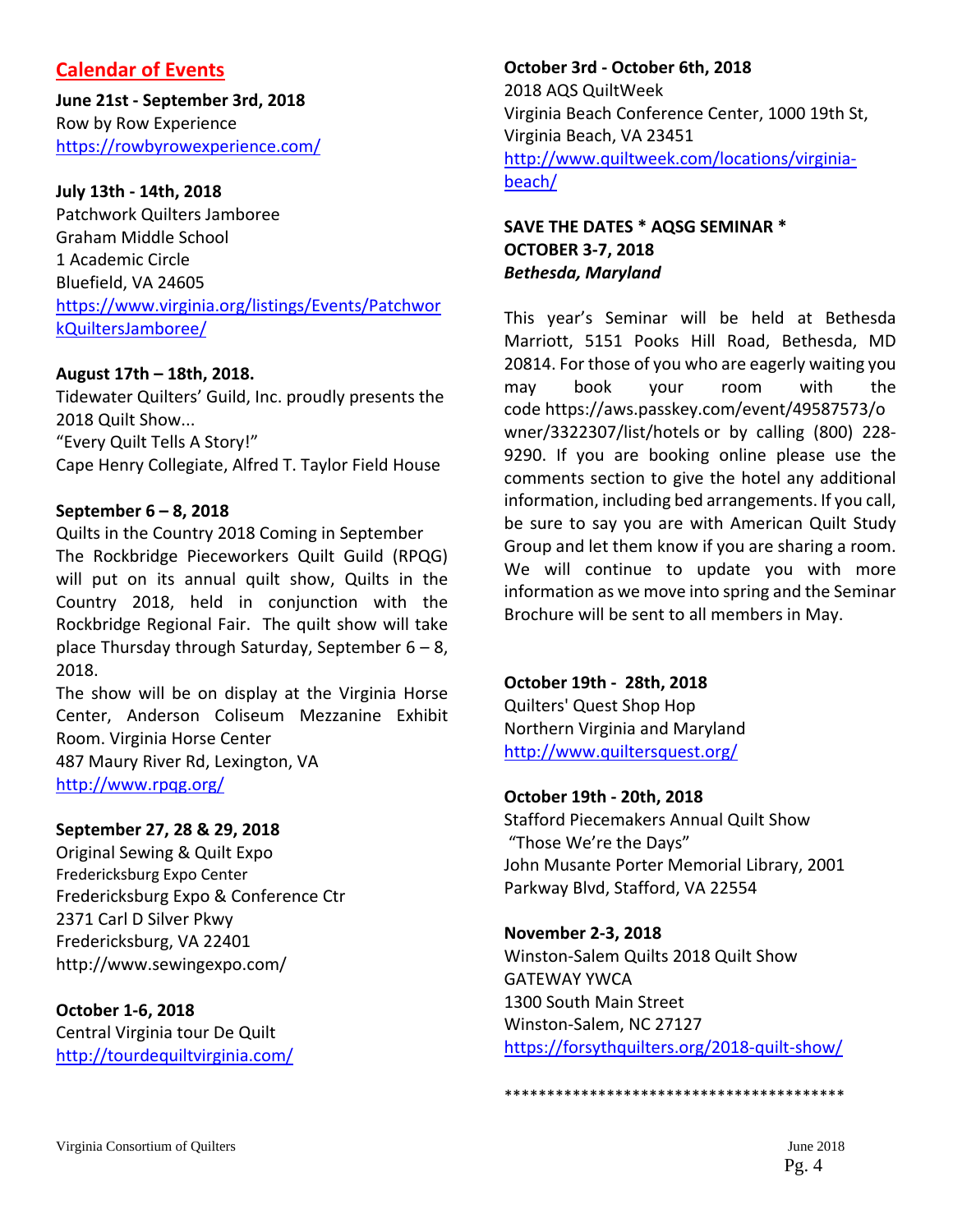#### **VCQ 2018 Events:**

**August 11‐ Gloucester November 10 ‐ Harrisonburg March 9, 2019 – Virginia Beach May 11, 2019 – TBD August 10, 2019 – TBD November 9, 2019 ‐ TBD**

The following are the **Deadline Dates** for item submissions to the newsletter staff:

**SEPT. 7, 2018** for November 10<sup>th</sup> meeting Jan. 4, 2019 for March 9th meeting Mar. 15, 2019 for May  $11<sup>th</sup>$  meeting Jun. 7, 2019 for August 10<sup>th</sup> meeting Sept. 6, 2019 for November 9<sup>th</sup> meeting

Material can be sent electronically (preferred) to newsletter@vcq.org OR mailed to: Yvette Cienski, 206 Blue Heron Dr. Yorktown, VA 23692

| <b>Advertising</b><br><b>For Newsletter &amp; Roster</b> |                                               |         |         |  |
|----------------------------------------------------------|-----------------------------------------------|---------|---------|--|
|                                                          |                                               |         |         |  |
|                                                          | Business Card-2"x3.5"                         | \$10.00 | \$20.00 |  |
|                                                          | 1/4 Page-5.25"x4"                             | 15.00   | 30.00   |  |
|                                                          | $\frac{1}{2}$ Page-5.25"x 8"                  | 30.00   | 60.00   |  |
|                                                          | Full Page-8" x 10.5"                          | 50.00   | 100.00  |  |
|                                                          | Inside Back Page                              |         | 125.00  |  |
|                                                          | Classified Ad (50 word max – Newsletter only) |         |         |  |

Send ads to newsletter@vcq.org and check made out to VCQ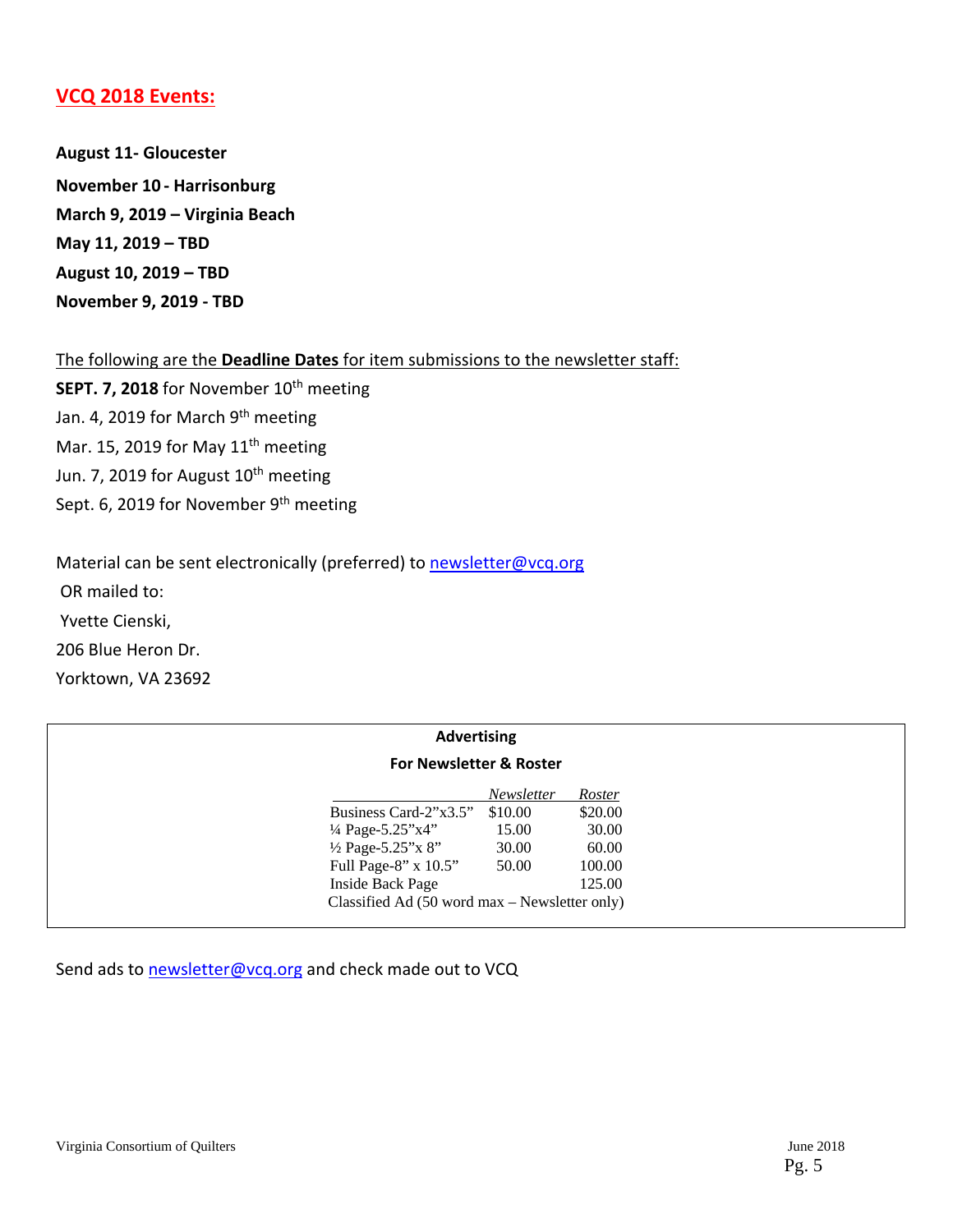

## **CALENDAR OF EVENTS AT VIRGINIA QUILT MUSEUM**

# **2018 Exhibit Schedule**

**Exhibit II** 

**MAY 22 – SEPTEMBER 8** 

#### *Beyond the Valley* **(based on the Valley Botanical)**

Doreen Johnson and Dawn Ronningen, Curators

Galleries I, II, III and Warren

Beyond the Valley reflects the celebration and preservation of an American iconic Folk Art quilt that depicted botanicals of the Shenandoah Valley area of Virginia just prior to our country's Civil War. Esther Blair Matthews created a beautiful Botanical Album quilt that not only depicted flowers that grew in her beloved valley, but that also voiced her declaration and devotion to her family and her Country.

Quilts for this exhibit come from the members of the online Shenandoah Valley Botanical Album Sew Along.

#### **Fly Me to the Moon**

Susanne Jones, Curator

Galleries IV and V

Artists from eight countries have created art quilts celebrating Man's First Walk on the Moon. This multifaceted collection includes quilts that: commemorate the iconic images from the news; recall personal memories of July 20, 1969; honor all of the Apollo Missions; recognize all of the Apollo Astronauts; investigate scientific moon images; examine NASA's cool tools; explain myths associated with the moon; define moon idioms; replay the music inspired by the moon; visit pop culture icons; and make us fall in love again under the romantic moon. All of the quilts in this collection are 18" wide and 30" long and were juried to be a cohesive exhibit. Although the quilts are varied in style, the theme is always the same, the moon. 179 art quilts tell the story of our fascination with the moon since the dawn of time through the Apollo moonwalks and beyond. Well-known and fairly new fiber artists have stretched their creative muscles to draw the viewer in to the world of science, romance, history and fantasy. This exhibit has something for everyone.

#### *Treasures From the Vault:* **N***ew Acquisitions*

Gallery VI and Hallway

#### *Small Botanical Sentiments*

Doreen Johnson and Dawn Cook Ronnigan, Curators Galleries A and B **Conservation Lab- Gallery C** 

Exhibit III

#### **SEPTEMBER 18 – DECEMBER 15, 2018**

*Mountain Mist Quilts - 20th Century Favorites*  Neva Hart, Curator

Galleries I, II and III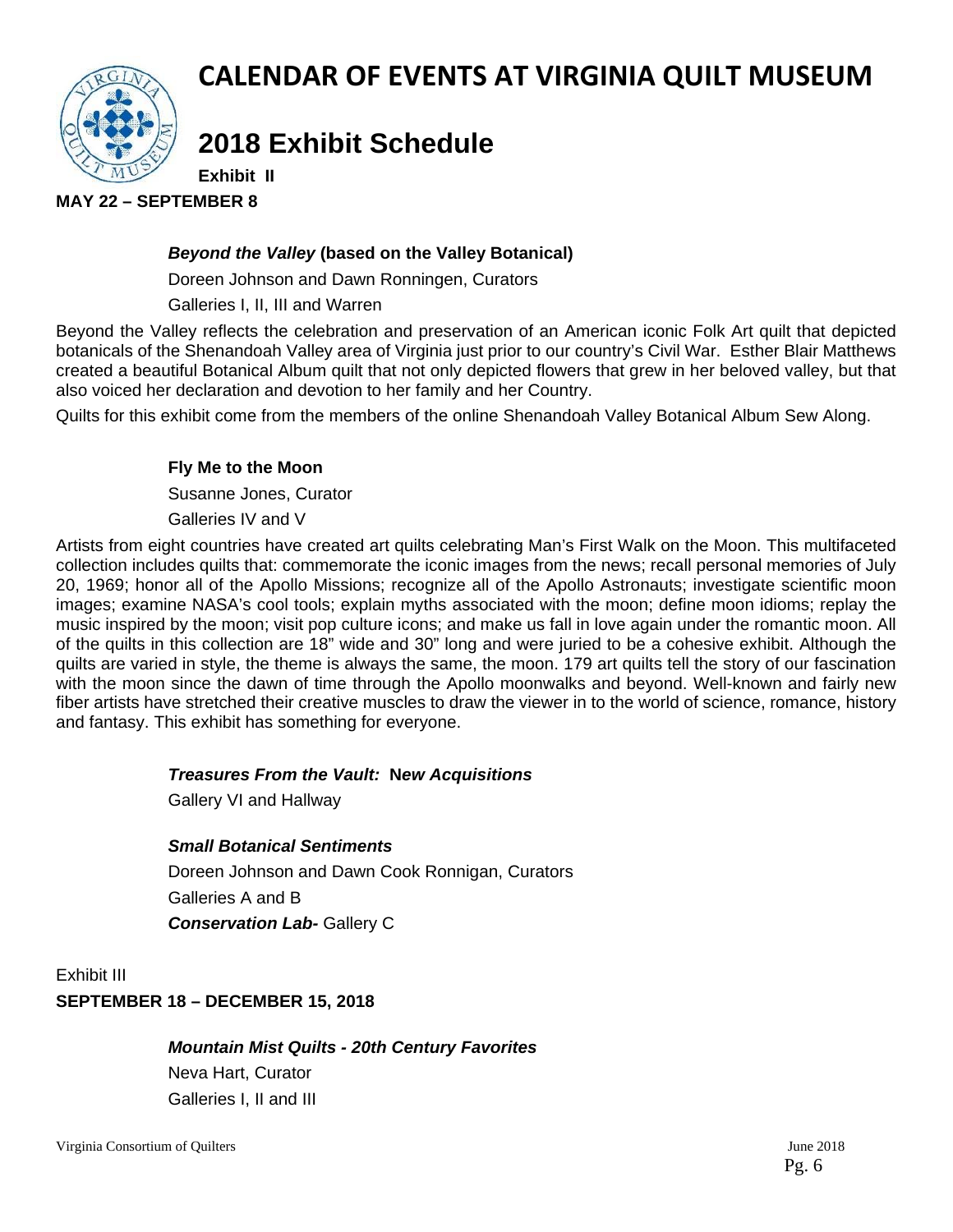In 1929 making wall art was not the intention of Stearns & Foster Company of Cincinnati, Ohio when the company's Mountain Mist batting division started printing quilt designs on the wrappers for its all-cotton quilt batting products. The highly successful marketing strategy to sell batting by giving away pretty quilt patterns with easy-to-use instructions influenced styles of the Colonial Revival period and fostered quilt making for almost 90 years. This exhibit features quilts made from some of the earliest Mountain Mist quilt patterns which have remained favorites into the 21st century.

#### \* Work to schedule lecture before or after AQSG meeting

#### **AQSG Basket Quilts**

Warren Gallery

The traveling exhibit includes 25 quilts made by members of the American Quilt Study Group which have been inspired by a 19th century quilt, quilt top or block with one or more baskets. Many museums, historical societies and individuals have given permission for some wonderful quilts in their collection to be used for inspiration.

> *Sacred Threads*Sarah Entsminger , Curator Galleries IV and V

 Sacred Threads is an international exhibition of quilts exploring themes of spirituality, joy, inspiration, peace/brotherhood, grief and healing. This biennial exhibition was established to provide a safe venue for quilters who see their work as a connection to the sacred and/or as an expression of their spiritual journey. The objective is to create a dignified exhibition of artwork that touches on both spiritual and personal levels all those who view it. We want to share with others the experiences of quilters whose stories may be a source of healing and strength. From each biennial exhibit, a smaller selection of works that illustrate the purpose of Sacred Threads are chosen to travel to a variety of venues throughout the US for the two years between the biennial exhibits.

*Treasures From the Vault:* 

**Hallway and Gallery VI** 

*Viva La Difference by the Apple Valley Needle Threaders, Berryville, VA <i>Berryville, VA* 

Nyra White and Pam Pampe, Curator Galleries A and B

A rare look into an area guild that features an assortment of quilts, quilted clothing and quilted home objects. Each piece reflects the personality and talent of the maker. It is whimsical and authentic in content and variety. An inspiration to all those who strive to tell their story through needle arts.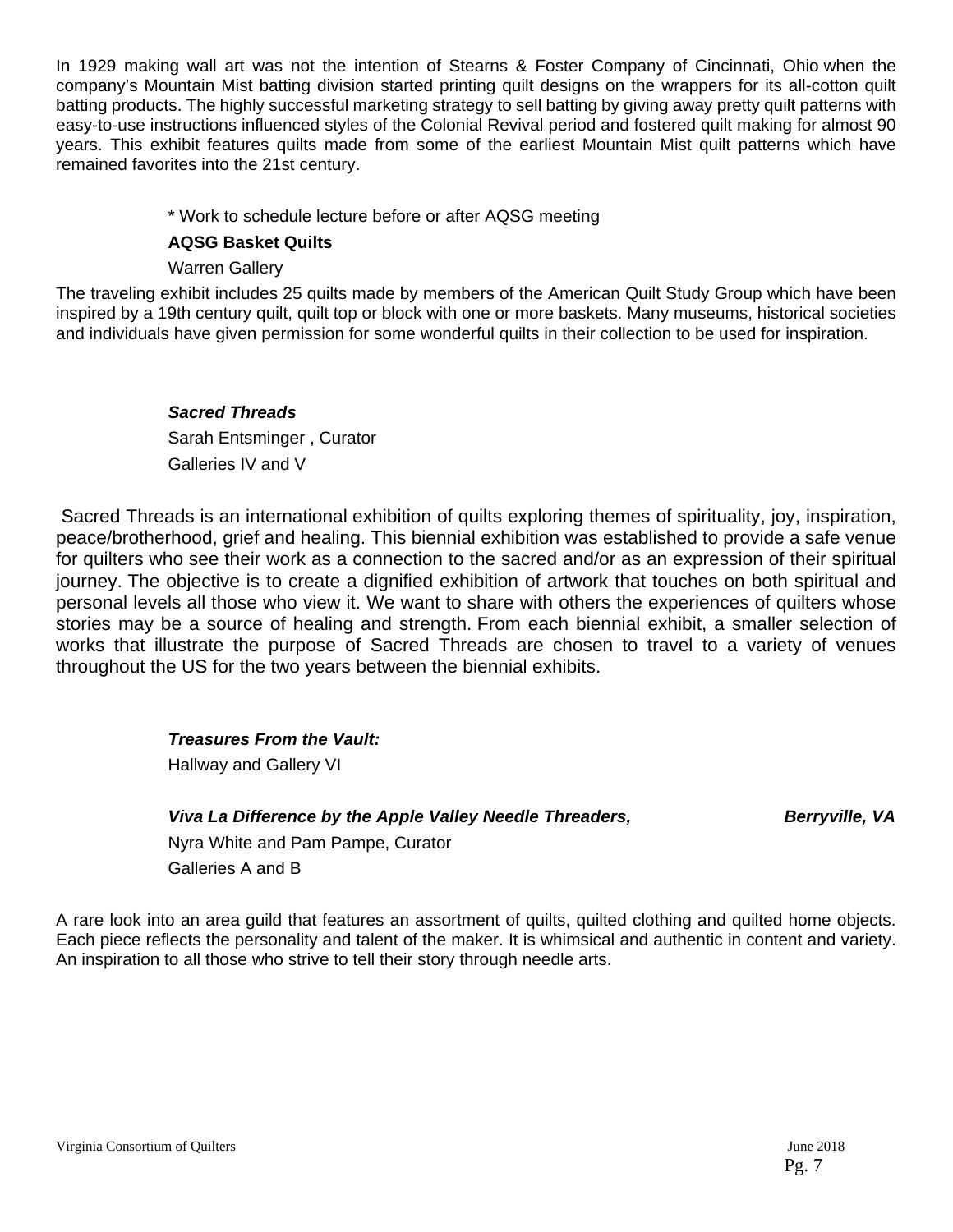| <b>Application for Membership</b> |  |  |
|-----------------------------------|--|--|
|                                   |  |  |

| below.)                          |                                           | (By providing my email address I understand that I will receive the newsletter electronically unless I check the box                                                                                                       |                   |  |                                                                                                                 |
|----------------------------------|-------------------------------------------|----------------------------------------------------------------------------------------------------------------------------------------------------------------------------------------------------------------------------|-------------------|--|-----------------------------------------------------------------------------------------------------------------|
|                                  |                                           | $( )$ I wish to receive a <b>paper copy</b> of the quarterly newsletter.                                                                                                                                                   |                   |  |                                                                                                                 |
|                                  |                                           | Your membership can be paid for multiple years (up to 5 years) with this form. This date will be on your membership<br>card and the mailing label of each newsletter. If dues increase during this period, yours will not. |                   |  |                                                                                                                 |
|                                  |                                           |                                                                                                                                                                                                                            |                   |  | () New Member (Referred by ________________________________) Amt: \$______________(Make check payable to "VCQ") |
|                                  |                                           | (\$25.00 per year, up to five years only.)                                                                                                                                                                                 |                   |  |                                                                                                                 |
|                                  |                                           | () Renewal Amt: $\frac{2}{3}$ (make check payable to "VCQ" and include SASE)                                                                                                                                               |                   |  |                                                                                                                 |
|                                  |                                           | (\$25.00 per year, up to five years only.)                                                                                                                                                                                 |                   |  |                                                                                                                 |
|                                  |                                           | Renewal Members Only: Please enclose with your payment and application, a self-addressed stamped envelope                                                                                                                  |                   |  |                                                                                                                 |
| (SASE) for your membership card. |                                           |                                                                                                                                                                                                                            |                   |  |                                                                                                                 |
|                                  |                                           | () I am a member of a local quilt guild/group: example a set of a local quilt guild/group:                                                                                                                                 |                   |  |                                                                                                                 |
|                                  |                                           |                                                                                                                                                                                                                            | (List all guilds) |  |                                                                                                                 |
|                                  | () I teach and/or lecture about quilting. |                                                                                                                                                                                                                            |                   |  |                                                                                                                 |
|                                  |                                           | () I may be willing to drive others from my area to VCQ meetings.                                                                                                                                                          |                   |  |                                                                                                                 |
| Mail to:                         |                                           | Karin McElvein, Membership Chairperson                                                                                                                                                                                     |                   |  |                                                                                                                 |
|                                  | 1309 Maplewood Ave.                       |                                                                                                                                                                                                                            |                   |  |                                                                                                                 |
|                                  | Norfolk, VA 23503                         |                                                                                                                                                                                                                            |                   |  |                                                                                                                 |
| Questions: karinlisa7@gmail.com  |                                           |                                                                                                                                                                                                                            |                   |  |                                                                                                                 |
| For Membership Only:             |                                           |                                                                                                                                                                                                                            | Area              |  |                                                                                                                 |
| Date Rec'd: ___________          |                                           | CK Dep____; Mem List updated ___; Card Sent_____                                                                                                                                                                           |                   |  |                                                                                                                 |
| Amt:_____________                |                                           | Ck. No.                                                                                                                                                                                                                    |                   |  |                                                                                                                 |
| Exp. Year: 1990                  |                                           | New Member Packet: Letter __; Name Badge ___ Card___                                                                                                                                                                       |                   |  |                                                                                                                 |
| Revised 5/10/17                  |                                           |                                                                                                                                                                                                                            |                   |  |                                                                                                                 |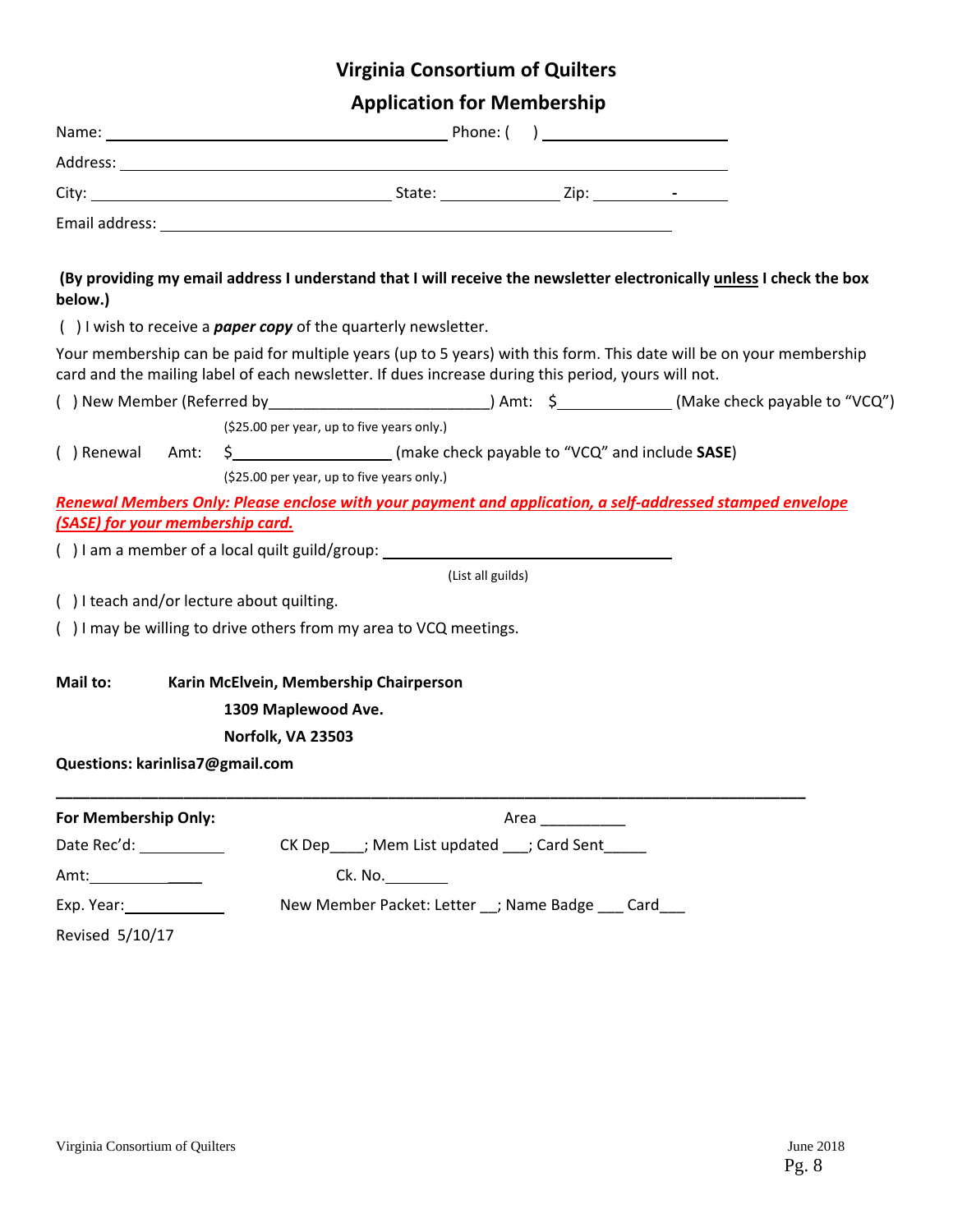## **August 11, 2018 Meeting & Workshop in Gloucester, VA**

## **Lodging Accommodations:**

### **Hampton Inn Gloucester**

6638 Forest Hill Avenue, Gloucester, Virginia, 23061, USA TEL: +1‐804‐693‐9393FAX: +1‐804‐693‐9133 Rooms for Friday/Saturday night \$125 plus tax. Breakfast is included. Last day to make reservations is July 29th. Group Code: **VCQ group**

#### **Directions to Hotel:**

The Hampton Inn Gloucester is located off Route 17 Approximately 11 miles North of the Coleman Bridge directly behind Wendy's Restaurant. Cross Streets ‐ Route 17 and Forest Hill Avenue

#### **Directions to Church from Hotel:**

Start out going northwest on Forest Hill Ave toward Express Dr.

Then 0.08 miles

Turn right onto George Washington Memorial Hwy N/US‐17 N.

Then 1.91 miles

Turn right onto Main St/US‐17 Bus S/VA‐14.

Main St is 0.1 miles past Belroi Rd

If you are on George Washington Memorial Hwy and reach Hospital Dr you've gone about 0.1 miles too

far

Then 0.03 miles

6169 Main St, Gloucester, VA 23061‐4139, 6169 MAIN ST is on the left.

If you reach Walter Reed Way you've gone about 0.1 miles too far

## **Meeting Location:**

#### **Newington Baptist Church**

6169 Main Street Gloucester, Virginia 23061. Church Office 804 693 2349. www.newingtonbc.org

#### **Lunch provided by:**

Courthouse Restaurant Doug and Kim Hibbs 804‐210‐1506 6714 Main St. Gloucester, VA 23061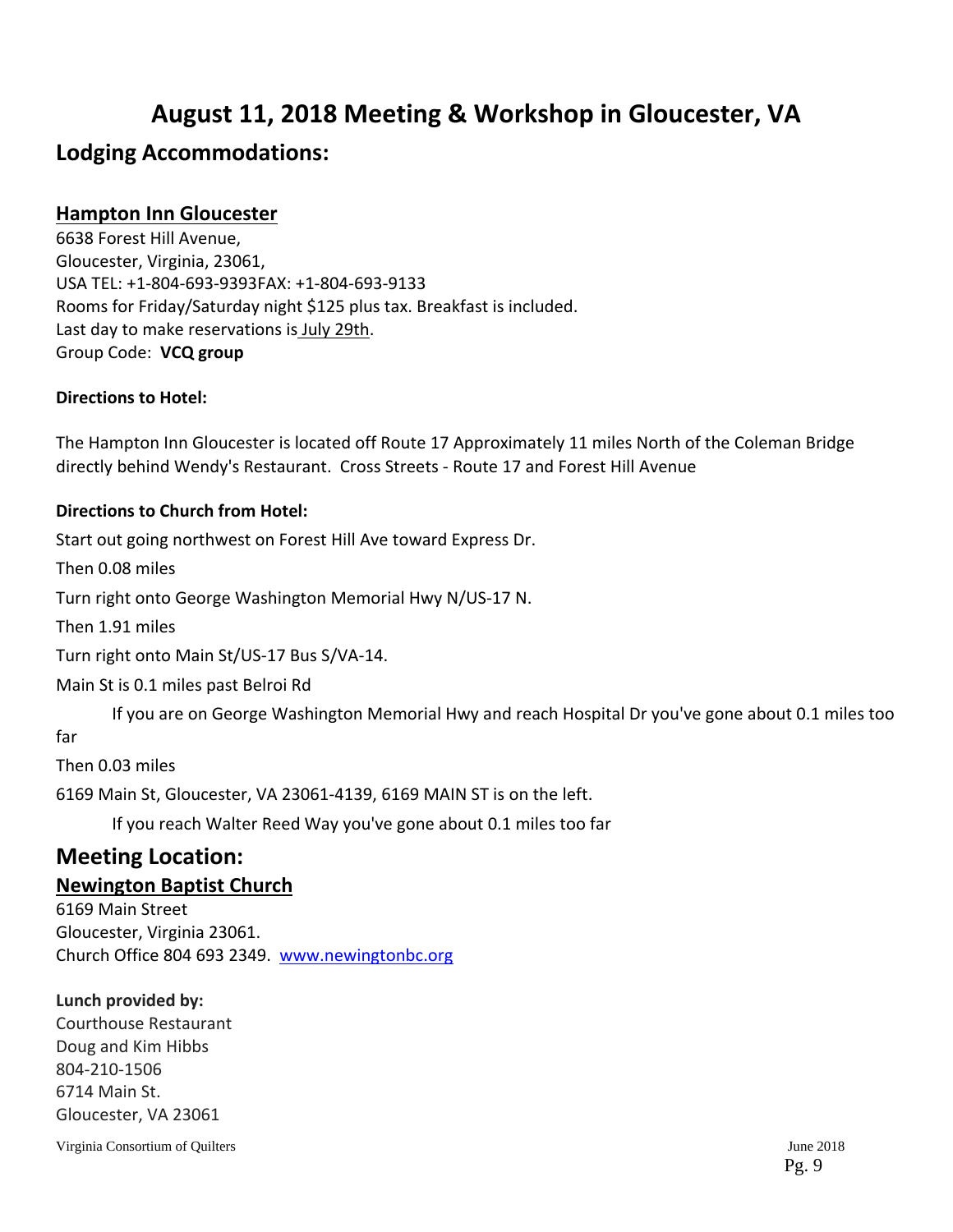## **Notes from Elizabeth**

Your registration form and check to VCQ must be **postmarked by Friday, July 20, 2018** (3 weeks prior to event). **Registrations will close after this date without exception. Any registrations postmarked after July 20, 2018 will not be accepted and will be returned**. Please fill out your registration form completely as this information is very vital to ensure proper confirmation mailing of your postcards.

**You will receive a postcard with your registration confirmation – Please bring your postcard!! It is your ticket for lunch and door prize drawing. However, if you forget your card we will have blank index cards at the registration table for the door prize drawing.** 

#### **Any cancellations must be made by July 20, 2018 to obtain a refund.**

**Please wear your nametag to the meeting so we can put names and faces together.**

#### **Friday, August 10, 2018 Schedule: Dinner on your own**

6:30 PM VCQ Board meeting at Newington Baptist Church

#### **Saturday, August 11, 2018 Meeting Schedule:**

 $\geq 8:00 - 9:00$  AM Registration  $\geq 9:00$  – Noon Workshops  $\triangleright$  Noon – 12:45PM Lunch  $\geq 12:50 - 1:20$ PM Business meeting  $\geq 1:30 - 3:30 PM$  Workshops reconvene  $\geq 3:45 - 4:15 \text{ PM}$  Show and Tell

## Quilt Shops near Gloucester

#### **Field's Quilting and Craft Supplies**

804‐693‐6120 6568 Main Street Gloucester, VA 23061 Fri 10‐5 Sat 10‐3

#### **2 B's Quilt Shop**

804‐758‐2642 2324 Greys Point Road Topping, VA 23169 10% off for Guild Members We will be stay open late on Friday Fri 9‐9 Sat 9‐6

#### **Sewlovelee**

804‐577‐0020 85 First Street White Stone, VA 22578 10% off fabrics and selected notions for Guild Members Will stay open late on Friday until 9PM and will have Ruler Demos ongoing too Fri 10‐9 Sat 10‐2

#### **Sew Happy**

(804) 443‐2154 1417 Tappahannock Blvd d, Tappahannock, VA 22560 Fri 10‐5 Sat 10‐2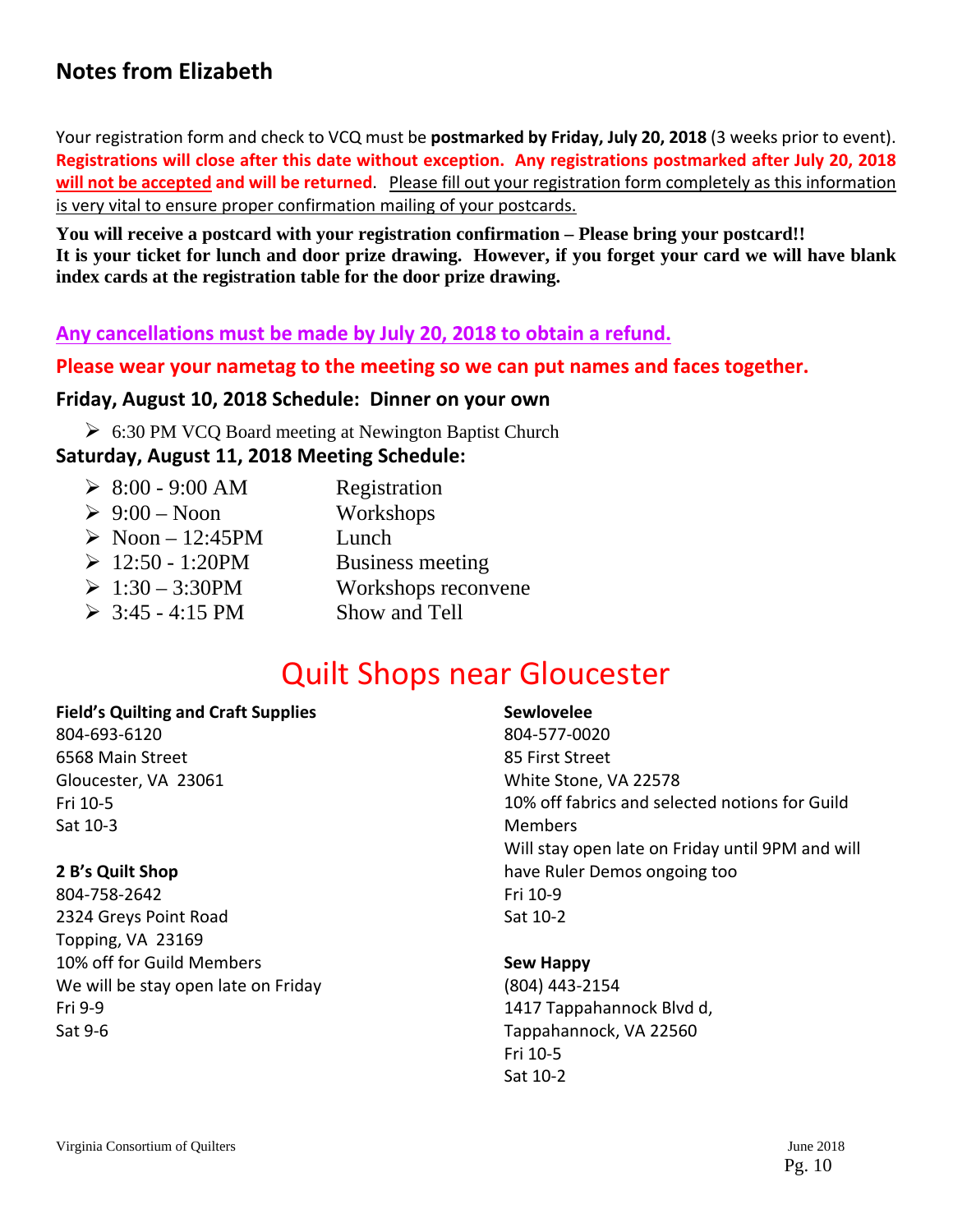## **Workshops \*\*\*\*\*\*\*\*\*\* Workshops \*\*\*\*\*\*\*\*\*\* Workshops \*\*\*\*\*\*\*\*\*\***

### **Workshop A: Tote bag with Emma Crawford**

Spend the day making a new tote with inside pockets and a zipper; simple to make for yourself or as a gift.



### **Sewing Machine Project Class‐ No pattern needed.**

#### **Skill Level: Basic Sewing Skills**

#### **Supply List:**

- $\bullet$  Outside tote bag fabric (fabric A) 1/2 yard
- Inside tote bag fabric (fabric B)  $\frac{1}{2}$  yard
- Pellon Fusible Fleece  $-$  1/<sub>2</sub> yard
- Pellon De'cor Bond  $\frac{1}{2}$  yard (fusible on one side only)
- Pellon Peltex  $\frac{1}{4}$  yard (fusible on one side only)
- $\bullet$  1 9-inch zipper (to match fabric B)
- 1 ¼ yard strap webbing to match fabric A
- Matching thread

#### **Plus**

- Working Sewing Machine with zipper foot attachment and zig zag capability
- Cutting mat (able to cut something 14" x 32")
- Rotary Cutter
- $\bullet$  Pins
- **•** Scissors
- **•** Cutting Ruler
- Tape Measure or 6" metal hem ruler
- Seam Ripper
- Small Iron and Mat if you have one
- Extension Cord
- General Sewing Supplies, etc.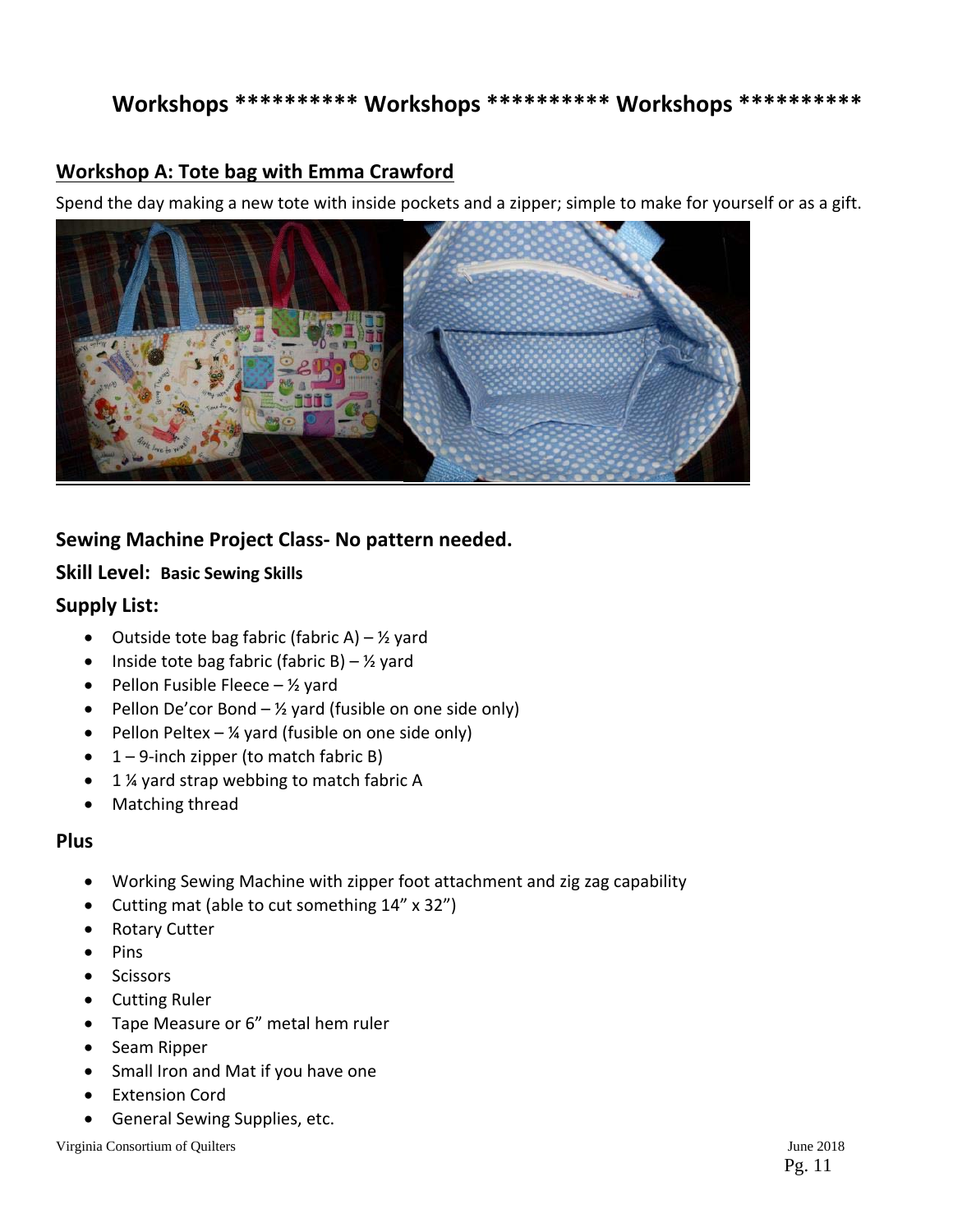**About your teacher:** Emma has been sewing all her life and quilting for about 25‐30 years. Married to husband, Mike, for 35 years and they have 3 grown children and 4 grandchildren. They have lived in Gloucester for 35 years.

## **Workshop B: Butterfly With Me‐Bamboo Felt Applique Pincushion with Joy Duke**

Join Joy to try your hand at working with bamboo felt and learning buttonhole stitch, stem stitch, French knots and a laced stitch. We will be making a butterfly pincushion using bamboo felt, which is a great-feeling inexpensive alternative to felted wool or wool felt. It is very easy to stitch through by hand and feels yummy. We will also use a method of "marking" with tissue paper. All stitching will be done by hand, so no machines are required. Kits will be available the day of class for a fee of \$10.



### **Hand Sewing Project Class**

**Skill Level Required:** Beginner and above

**Supply List:** Kit \$10.00 to be purchased from instructor. Bring your own scissors.

**Optional items:** Thimble, needle threader, and eyeglasses. All other items will be provided in your kit. (Pattern, bamboo felt, Valdani perle cotton, needle, tissue paper, freezer paper.)

**About your teacher:** Joy made her first doll‐size crazy quilt in junior high school and got hooked on stitching. In August 2012 she had the opportunity to begin designing applique patterns, teaching classes, and giving lectures to area quilt guilds. Lately she has also written articles for QuiltingHub.com as a Quilting Contessa and published patterns and articles in The Quilt Pattern Magazine. She enjoys being able to share her love of applique with others while still having a flexible schedule so that she can enjoy time with her boys.

## **Workshop C: Free Motion Ruler Work with Cathy Weathers**

This is a beginning class on how to incorporate ruler work in your quilting. You will learn different techniques using free motion rulers and ways to enhance your quilting projects using rulers for borders, medallions and all over quilting.

## **Machine Quilting Technique Class Skill Level Required:** Beginner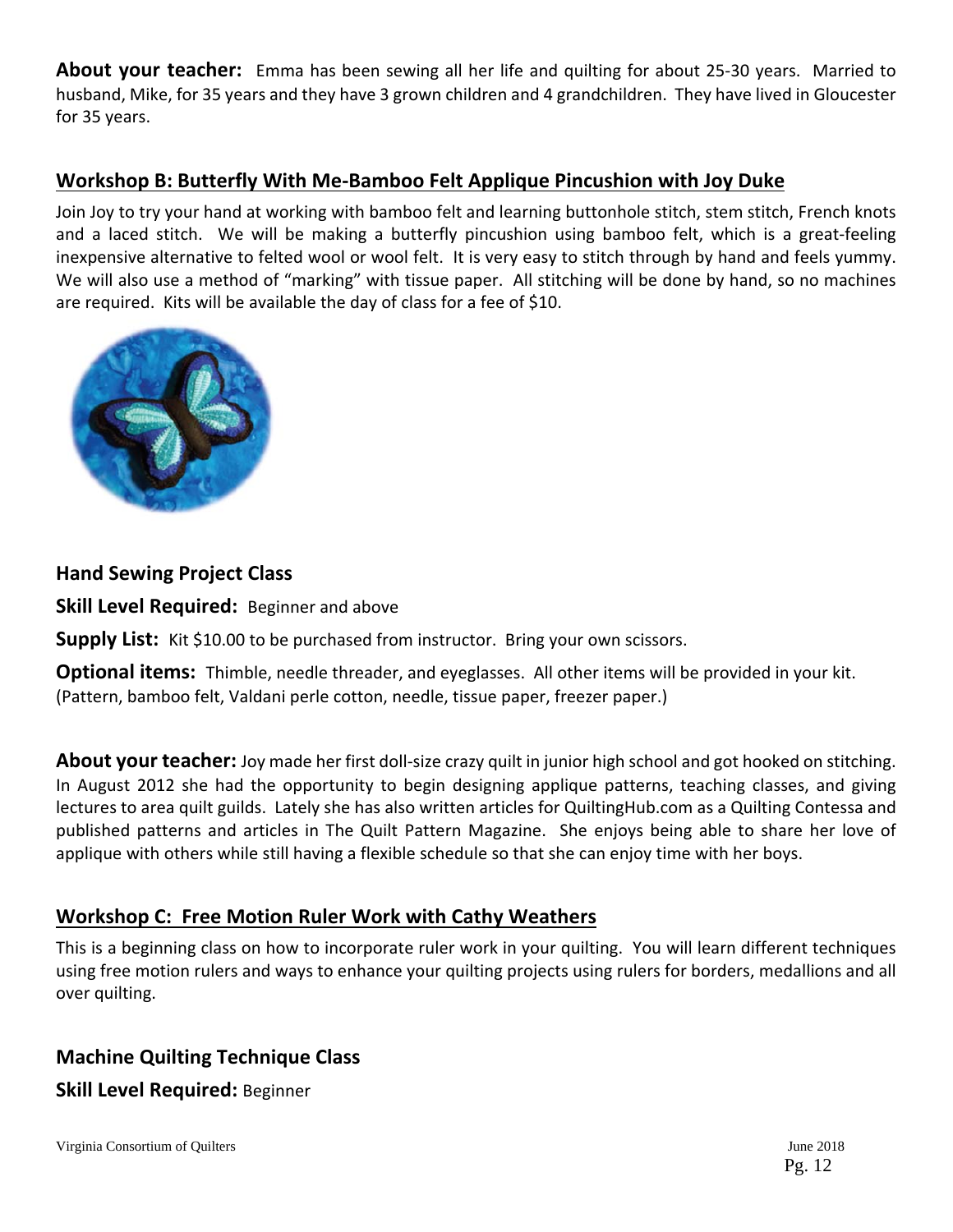## **Supply List:**

- Quarter Inch Ruler Foot for your sewing machine. There are several brands, Westalee Ruler Foot, BERNINA #72 Adjustable Ruler Foot and others. Different machines will take different feet so make sure the one you have is correct for your machine.
- Westalee Template Sampler Set: can be purchased at local quilt stores or online
- Nice to have: Straight edge quilting ruler, Westalees is called the 12-inch arc template, sometimes this come packaged with the Westalee domestic ruler foot
- Westalee Crosshair Ruler, also nice to have but a 6 X 24 will work
- $6 \times 24$  ruler
- 5 or more 18" square quilt sandwiches of muslin or solid reading fabric and batting
- 50 weight cotton thread to contrast with fabric
- Spacing Gauge: Westalee or Dritz, you need to have a quarter inch spacer
- Sewline, Frixion Pen, chalk or mechanical pencil (must show up on fabric)
- 90/14 or 100/16 Universal needles

#### Normal Sewing/Quilting Supplies

- Bobbin wound to match thread
- Machine quilting gloves are helpful
- Supreme Slider is helpful
- Scissors, pins, seam ripper, tweezers
- Sewing machine in good working order, foot pedal, power cord, manual
- Flat sewing machine tray or extension table

**About your teacher:** Cathy's quilting journey began in 1987, before rotary cutters and specialty rulers. She has pieced tops using traditional piecing, applique, paper piecing and free form piecing. She previously worked as a BERNINA representative at a quilt shop where she taught classes in machine mastery and techniques. She created this ruler class to show others how to use rulers and become more comfortable in quilting their own quilts. Questions can be sent to Cathy at cathyweathers65@gmail.com

### **Workshop D: Charity Project: Bassinette Covers with Karin McElvein (VCQ Member)**

### **Sewing Machine Project**

#### **Skill level:** Beginner

Join Karin to sew up easy bassinette covers as our VCQ charity project. We have used up the fabric donated to us by quilt shops and we are in need of child friendly fabric at least 27 inches long. Even if you are not signed up to assist with the sewing please consider donating some kid friendly yardage for this project; no black fabric please.

**Supplies:** Fabric, sewing machine, rotary cutter, mat, normal sewing tools, neutral thread. It would be great if we could make at least 30 bassinette covers. We might be able to join smaller width of fabric pieces to create the correct length.

#### Bassinette/Mattress Cover for Hospitals:

Finished dimensions: 20" x 26"

Cut 1 piece, 42" wide or WOF (width of fabric) by 27" long.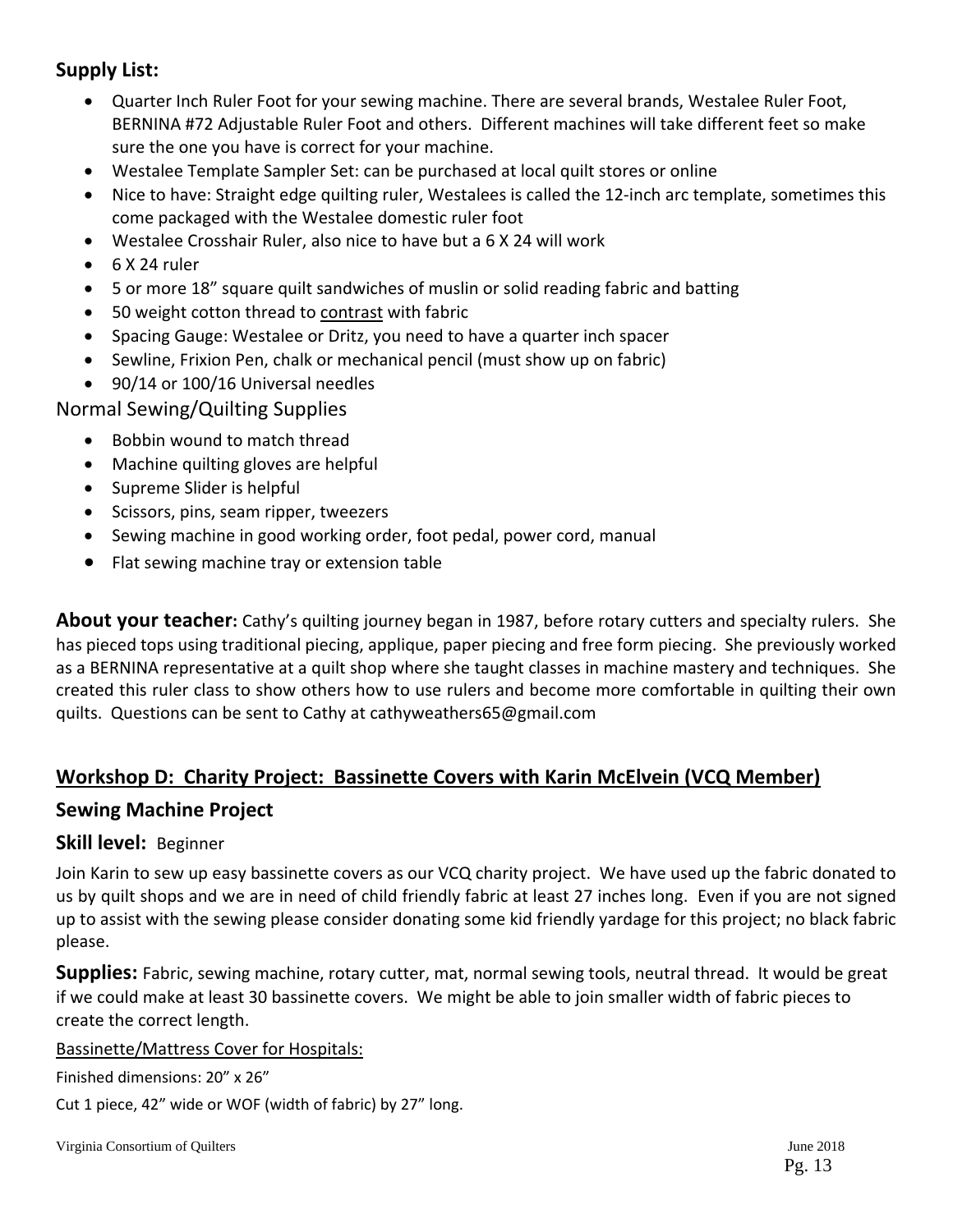- 1. Fold fabric in half right sides together so 27" edges match.
- 2. Sew ¼" seam across one short end (21") to within ¼" of end, turn and continue on long edge, backstitching at beginning and end.
- 3. Finish raw edges of seam allowances with zigzag or other over‐edge stitch.
- 4. Turn raw edge of top opening 1/2" to the wrong side and press. Turn over one more time and stitch along the edge to hold in place.
- 5. Turn right side out and press.

French Seam Directions:

- 1. Pin wrong sides together as above and place in the machine at 1/4″ seam allowance. Sew the entire seam at the 1/4″ seam allowance. This may be trimmed if necessary.
- 2. Turn right side out and press carefully.
- 3. With right sides together, stitch seam 3/8". This will enclose the first seam leaving no raw edges.
- 4. Turn raw edge of top opening 1/2" to the wrong side and press. Turn over one more time and stitch along the edge to hold in place.
- 5. Turn right side out and press.

**Workshop E: Come Quilt With Me:** Bring your own project to work on as you sit and quilt with other members and experience wonderful fellowship.





 **If you know of a quilting teacher we would be interested in, please VCQ will be scheduling meetings all over the state. If your guild would like to sponsor a meeting contact one of the Board members. contact Elizabeth Gibson, Programs Chair/Teachers at**  programs@vcq.org or 703‐481‐6879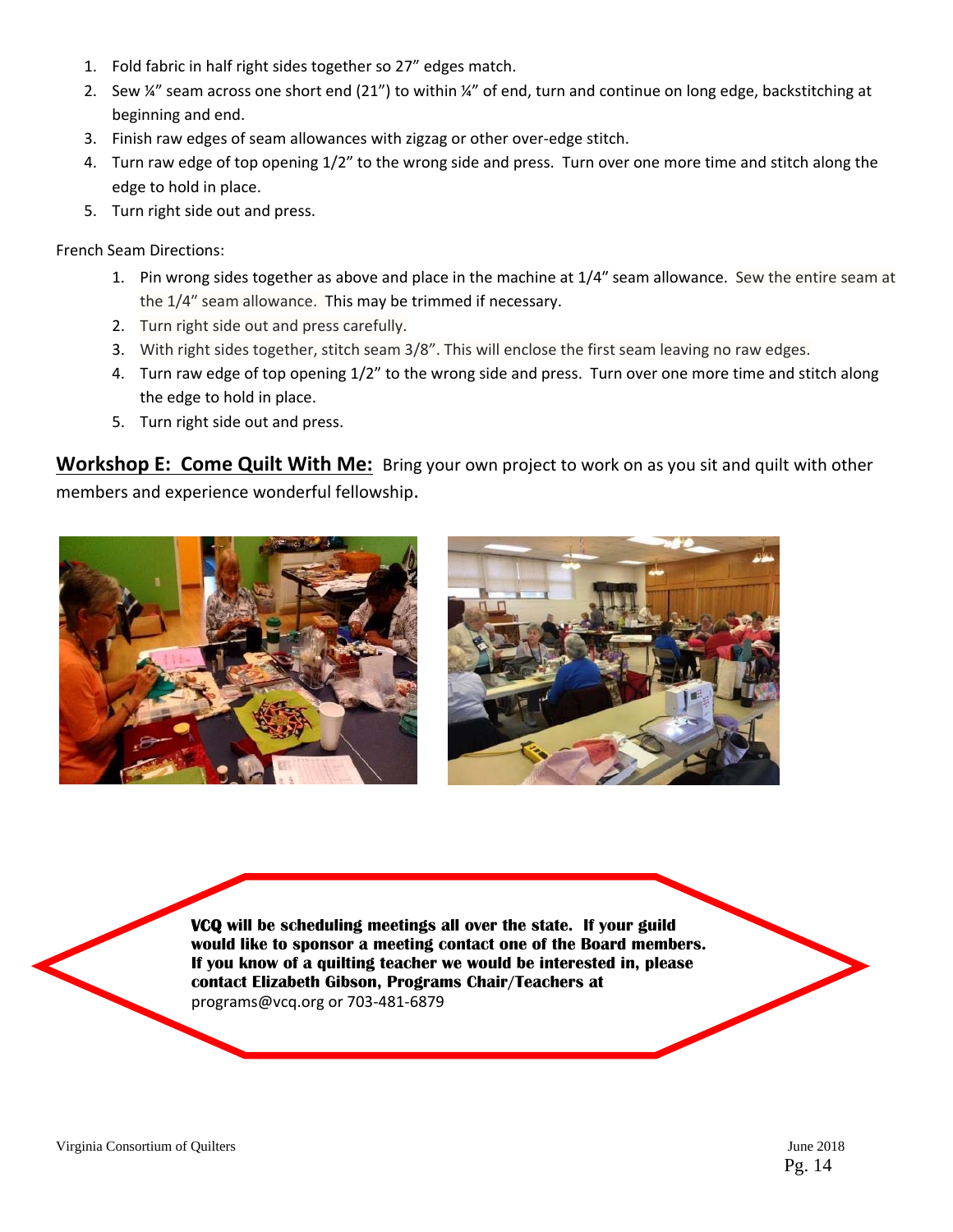### **VCQ WORKSHOP REGISTRATION FORM**

## Registration form deadline: **Friday, July 20, 2018 Registrations will close after this date without exception.**

Any registrations postmarked after July 20, 2018 will not be accepted and will be returned. Any workshop cancellations prior to **the deadline are eligible for a refund.**

Please fill out **completely** and please **PRINT***.*

| Name                                                                       |            |       | Member     | Non-Member |                                                                                                                                      |
|----------------------------------------------------------------------------|------------|-------|------------|------------|--------------------------------------------------------------------------------------------------------------------------------------|
| Address                                                                    |            |       |            |            |                                                                                                                                      |
|                                                                            | City       | State | Zip        |            |                                                                                                                                      |
| Phone                                                                      |            | Email |            |            |                                                                                                                                      |
| you are placed in CQWM, do you want the \$5.00 refund or donate it to VCQ? |            |       |            |            | Choice of Workshop (includes lunch). Circle letters and indicate choice on line below. In the event your workshop choice is full and |
|                                                                            |            |       |            |            | VCQ                                                                                                                                  |
| Workshop A: Tote Bag with Emma Crawford                                    |            |       |            |            |                                                                                                                                      |
| Workshop B: Butterfly with Me-Bamboo Felt Applique with Joy Duke           |            |       |            |            |                                                                                                                                      |
| Workshop C: Free Motion Ruler Work with Cathy Weathers                     |            |       |            |            |                                                                                                                                      |
| Workshop D: Charity Project Bassinette Covers with Karin McElvein          |            |       |            |            |                                                                                                                                      |
| Workshop E: Come Quilt with Me                                             |            |       |            |            |                                                                                                                                      |
| 1st choice                                                                 | 2nd choice |       | 3rd choice |            |                                                                                                                                      |

| Cost                                             |               |
|--------------------------------------------------|---------------|
| Member, Workshop                                 | \$40          |
| Member, Community Service/Come Quilt with Me     | \$35          |
| Non-member, Workshop                             | \$55          |
| Non-member, Community Service/Come Quilt with Me | \$45          |
| Host Guild Non VCQ committee member              | $$15**$ lunch |
|                                                  | only          |

\*\*A host guild non‐VCQ committee member may register as a guest only for \$15 to include lunch and the business meeting. A non‐ VCQ visitor may attend any business meeting only and both must pre‐register in order to have an accurate count for lunch.

Amount enclosed: \$\_\_\_\_\_\_\_\_\_ Pattern or supply fee, if any, is paid to teacher at time of class unless directions within workshop description say otherwise. Please try to bring exact change for patterns and kit fees

Are you willing to be a class helper? Yes No Are you bringing a sewing machine to Come Quilt with Me? Yes No Were you referred or invited by a VCO member? Yes No

If so, please write in their name Special lunch requirements:

Vegetarian Gluten-free Allergic to

Send workshop registration form and your check **payable to VCQ** to

Debi Harding, 2356 Bizzone Circle, Virginia Beach, VA 23464

Questions? Contact Debi Harding at 757‐615‐7758 or Debi.Harding@usi.com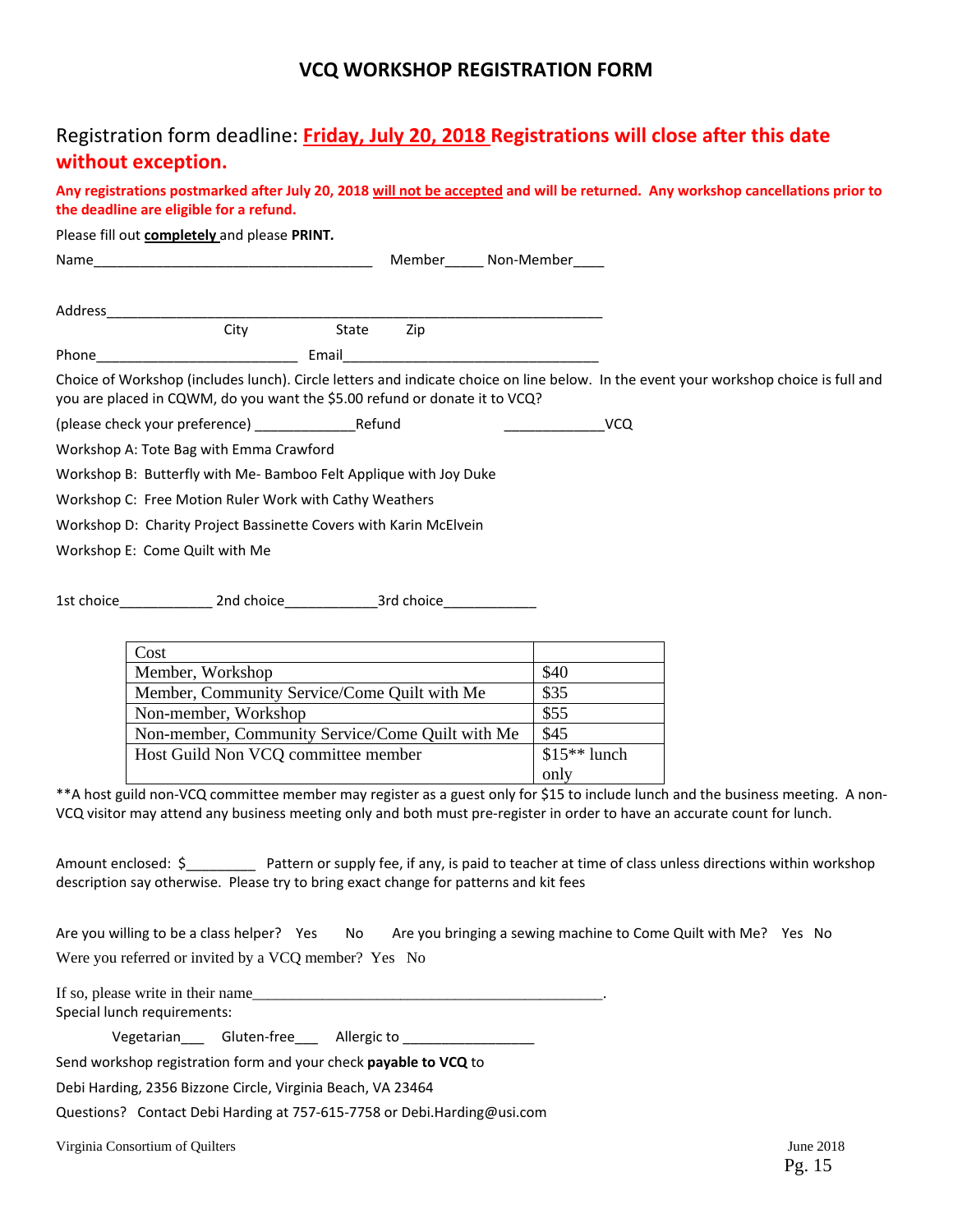#### **TREASURER'S REPORT AS OF June 6, 2018**

Money Market: \$6,493.08 Checking Account: \$22,015.06



Rose Hall

Your guide to time saving pre-cut kits.

http://www.customquiltkits.com

rose@customquiltkits.com

15% off for VCQ members. Just mention your membership in the email!

## PG Fiber2Art

Susan Price and Elizabeth Gibson **Original Design Thermofax Screens Custom Screens from your designs** Etsy Shop: http://www.etsy.com/shop/PGFiber2Art Email: PGFiber2Art@gmail.com Original design thermofax screens for use on fabric, paper, or other surface design, Use with screen printing inks or textile paints.

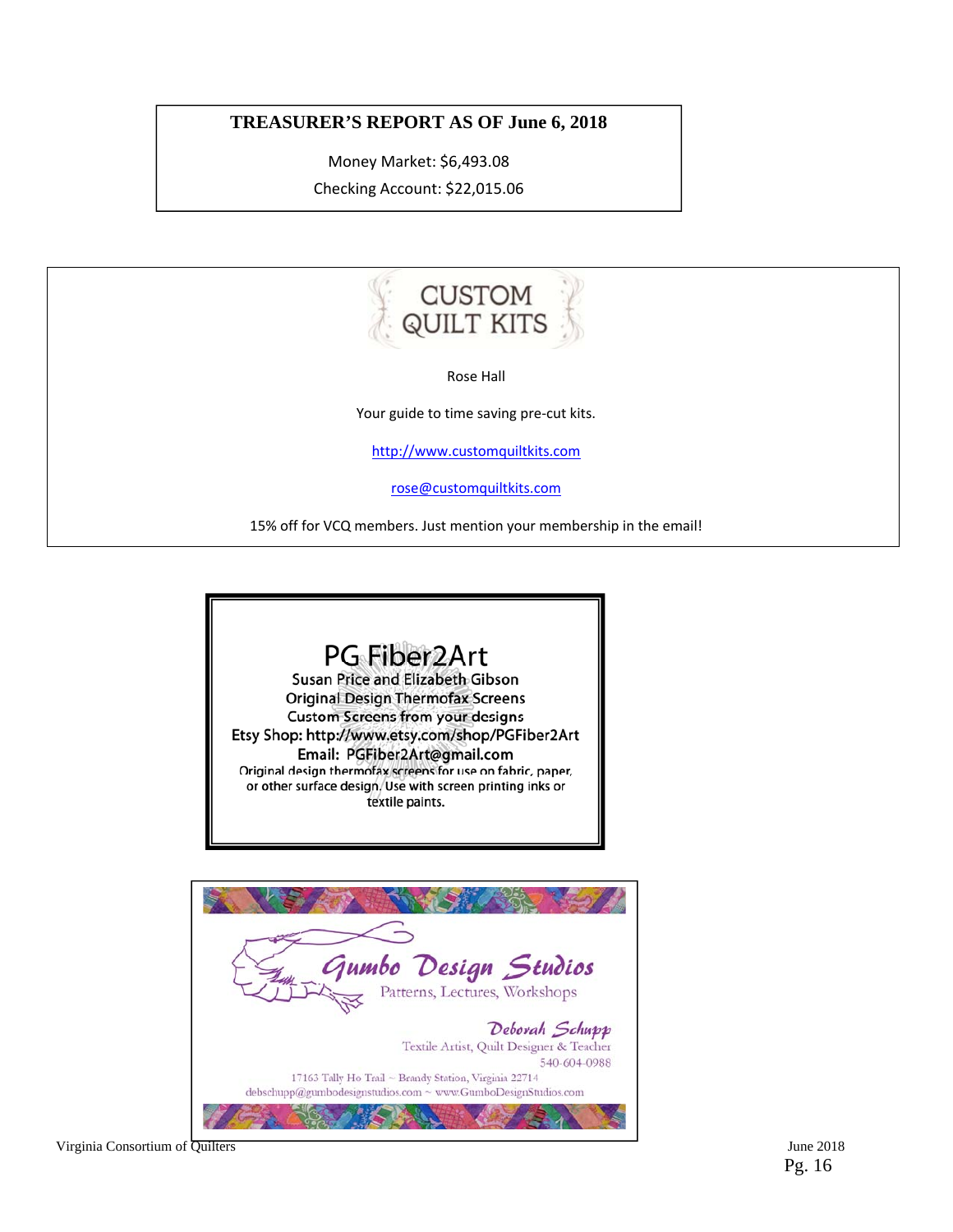

*Tidewater Quilters' Guild, Inc. proudly announces our 2018 Quilt Show "Every Quilt Tells a Story on August 17th – 18th, 2018 at Cape Henry Collegiate School, Virginia Beach, VA. Please come join us!* 

#### **R.I.P.**

VCQ Member, Patricia Winters passed away June 11, 2019. She became a member in 2013. Her husband passed away in January 2019.

Her funeral will be at St. Joan of Arc, 315 Harris Grove Ln., Yorktown, VA. At 10 a.m.

> **Please check your email blast or your newsletter mailing label to make sure this is not your last newsletter.**

**Don't forget to check for announcements and future updates on your VCQ website at www.vcq.org**